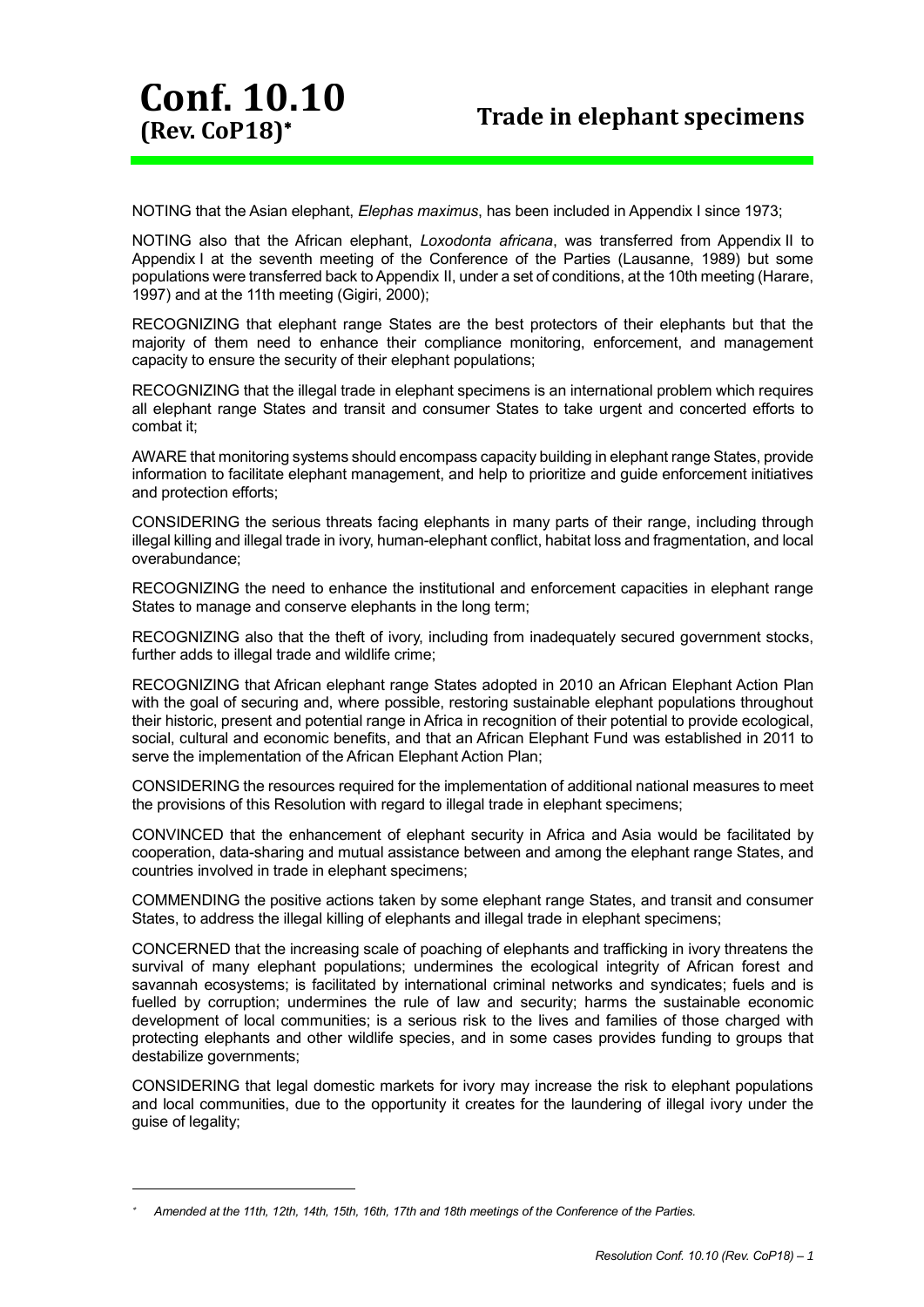WELCOMING the adoption by the United Nations General Assembly on 30 July 2015, by consensus, of its first-ever resolution on wildlife trafficking (A/RES/69/314, *Tackling illicit trafficking in wildlife*);

FURTHER WELCOMING the adoption of the new 2030 Agenda for Sustainable Development and its Sustainable Development Goals (SDGs), on 25 September 2015, by the UN Sustainable Development Summit for the post-2015 development agenda, which specifically address illegal wildlife trade through target 15.7 of Goal 15, which states: "Take urgent action to end poaching and trafficking of protected species of flora and fauna and address both demand and supply of illegal wildlife products";

NOTING the joint commitments announced in September 2015 of President Barack Obama of the United States of America and President Xi Jinping of China to combat wildlife trafficking and "enact nearly complete bans on ivory import and export, including significant and timely restrictions on the import of ivory as hunting trophies, and to take significant and timely steps to halt the domestic commercial trade of ivory";

FURTHER NOTING the Elephant Protection Initiative launched on 14 February 2014 by the Presidents of Botswana, Gabon, Chad and the United Republic of Tanzania and the Ethiopian Minister of Foreign Affairs, as a growing African-led initiative (with 14 member countries) which calls for, *inter alia,* the closure of domestic ivory markets and support for the implementation of the African Elephant Action Plan;

FURTHER NOTING the Cotonou Declaration of the African Elephant Coalition of 4 November 2015, in which representatives of 25 African elephant range States agreed to "support all proposals and actions at international and national levels to close domestic ivory markets worldwide";

FURTHER NOTING that the Monitoring the Illegal Killing of Elephants Programme has documented strong correlations between poaching levels and the quality of human livelihoods at the site level; the quality of governance at the country level; and demand for ivory at the global level as contributing to poaching and these require urgent interventions;

ACKNOWLEDGING that many elephant range States have, in multiple fora, called upon transit and consumer States to assist efforts to protect elephant populations, by closing their legal domestic ivory markets;

FURTHER ACKNOWLEDGING that many range and consumer States have already announced that they have taken, are taking, or intend to take legislative and regulatory steps to close their legal domestic ivory markets; and

NOTING the motion adopted by the International Union for Conservation of Nature (IUCN) World Conservation Congress on 10 September 2016 calling on governments to close their domestic markets for commercial trade in raw or worked elephant ivory;

#### THE CONFERENCE OF THE PARTIES TO THE CONVENTION

#### *Regarding definitions*

- 1. AGREES that:
	- a) the term 'raw ivory' shall include all whole elephant tusks, polished or unpolished and in any form whatsoever, and all elephant ivory in cut pieces, polished or unpolished and howsoever changed from its original form, except for 'worked ivory'; and
	- b) the term 'worked ivory' shall be interpreted to mean ivory that has been carved, shaped or processed, either fully or partially, but shall not include whole tusks in any form, except where the whole surface has been carved;

### *Regarding marking*

2. RECOMMENDS that whole tusks of any size, and cut pieces of ivory that are both 20 cm or more in length and one kilogram or more in weight, be marked by means of punch-dies, indelible ink, or other form of permanent marking, using the following formula: country-of-origin two-letter ISO code, the last two digits of the year / the serial number for the year / and the weight in kilograms (e.g. KE 00/127/14). It is recognized that different Parties have different systems for marking and may apply different practices for specifying the serial number and the year (which may be the year of registration or recovery, for example), but that all systems must result in a unique number for each piece of marked ivory. This number should be placed at the 'lip mark', in the case of whole tusks, and highlighted with a flash of colour;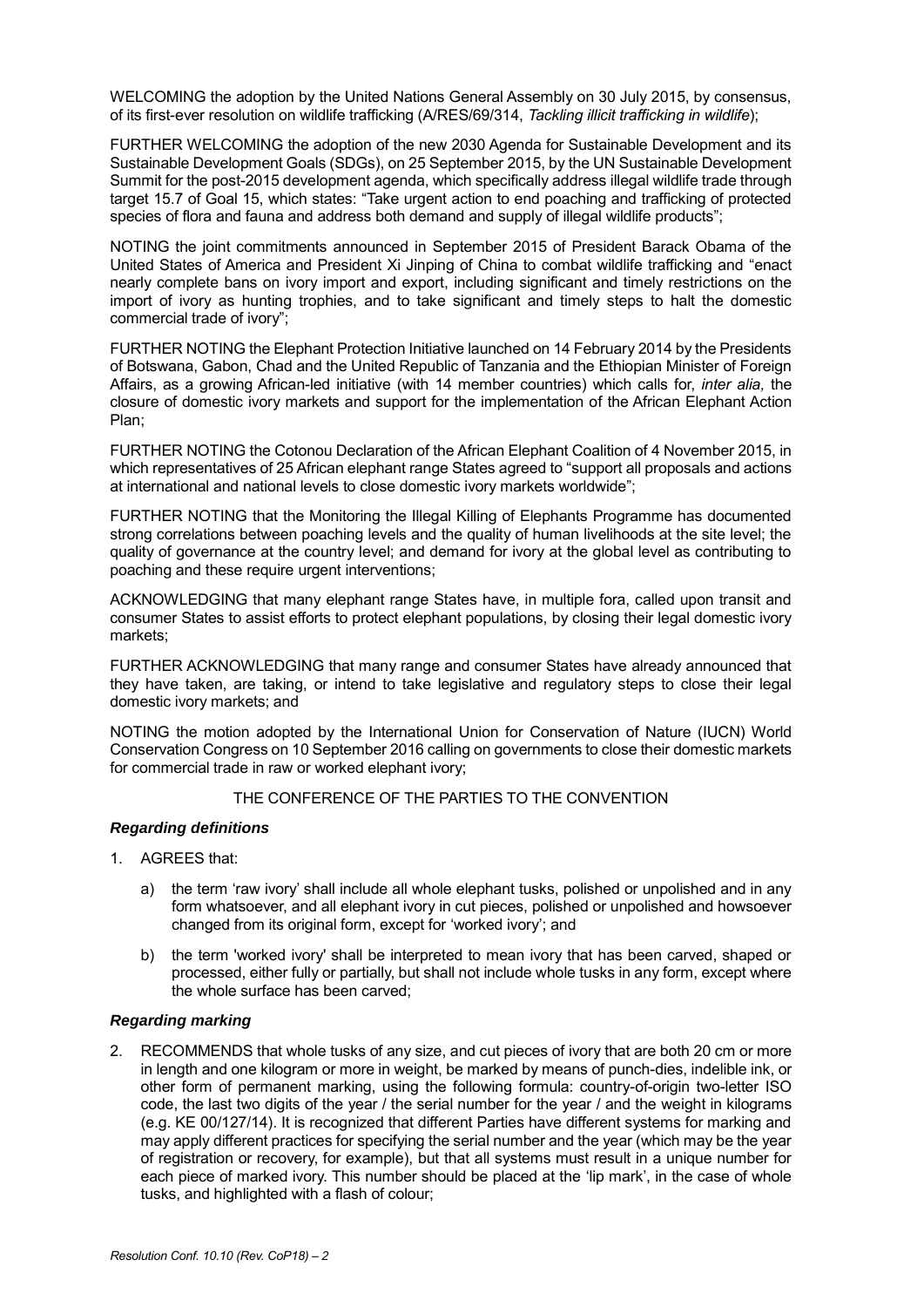#### *Regarding trade in elephant specimens*

- 3. RECOMMENDS that all Parties and non-Parties in whose jurisdiction there is a legal domestic market for ivory that is contributing to poaching or illegal trade, take all necessary legislative, regulatory and enforcement measures to close their domestic markets for commercial trade in raw and worked ivory as a matter of urgency;
- 4. RECOGNIZES that narrow exemptions to this closure for some items may be warranted; any exemptions should not contribute to poaching or illegal trade;
- 5. URGES those Parties in whose jurisdiction there is a legal domestic market for ivory that is contributing to poaching or illegal trade and that have not closed their domestic ivory markets for commercial trade in ivory to implement the above recommendation as a matter of urgency;
- 6. URGES Parties that close their domestic markets to enhance their border controls and collaboration with neighbouring countries that have not taken similar measures; and such neighbouring countries to closely review trends to ensure that measures are taken to immediately and effectively address illegal trade in ivory.
- 7. FURTHER URGES those Parties in whose jurisdiction there is an ivory carving industry, a legal domestic trade in ivory, an unregulated market for or illegal trade in ivory, or where ivory stockpiles exist, and Parties designated as ivory importing countries, to ensure that they have put in place comprehensive internal legislative, regulatory, enforcement and other measures to:
	- a) regulate the domestic trade in raw and worked ivory;
	- b) register or license all importers, exporters, manufacturers, wholesalers and retailers dealing in raw or worked ivory;
	- c) introduce recording and inspection procedures to enable the Management Authority and other appropriate government agencies to monitor the movement of ivory within the State, particularly by means of:
		- i) compulsory trade controls over raw ivory; and
		- ii) comprehensive and demonstrably effective stock inventory, reporting, and enforcement systems for worked ivory;
	- d) engage in public awareness campaigns, including supply and demand reduction; drawing attention to existing or new regulations concerning the sale and purchase of ivory; providing information on elephant conservation challenges, including the impact of illegal killing and illegal trade on elephant populations; and, particularly in retail outlets, informing tourists and other non-nationals that the export of ivory requires a permit and that the import of ivory into their state of residence may require a permit and might not be permitted; and
	- e) maintain an inventory of government-held stockpiles of ivory and, where possible, of significant privately held stockpiles of ivory within their territory, and inform the Secretariat of the level of this stock each year before 28 February, *inter alia* to be made available to the programme Monitoring the Illegal Killing of Elephants (MIKE) and the Elephant Trade Information System (ETIS) for their analyses, indicating the number of pieces and their weight per type of ivory (raw or worked); for relevant pieces, and if marked, their markings in accordance with the provisions of this Resolution; the source of the ivory; and the reasons for any significant changes in the stockpile compared to the preceding year;
- 8. ENCOURAGES elephant range States and countries involved in trade in elephant specimens to seek the assistance of other governments and intergovernmental and non-governmental organizations in supporting the work to eliminate the illegal trade in ivory and the domestic ivory markets that contribute to illegal trade;
- 9. REQUESTS Parties to inform the Secretariat of the status of the legality of their domestic ivory markets and efforts to implement the provisions of this Resolution, including efforts to close those markets that contribute to poaching or illegal trade;
- 10. FURTHER DIRECTS the Secretariat, with reference to the findings of ETIS, MIKE and its findings on the status of domestic ivory markets, and within available resources: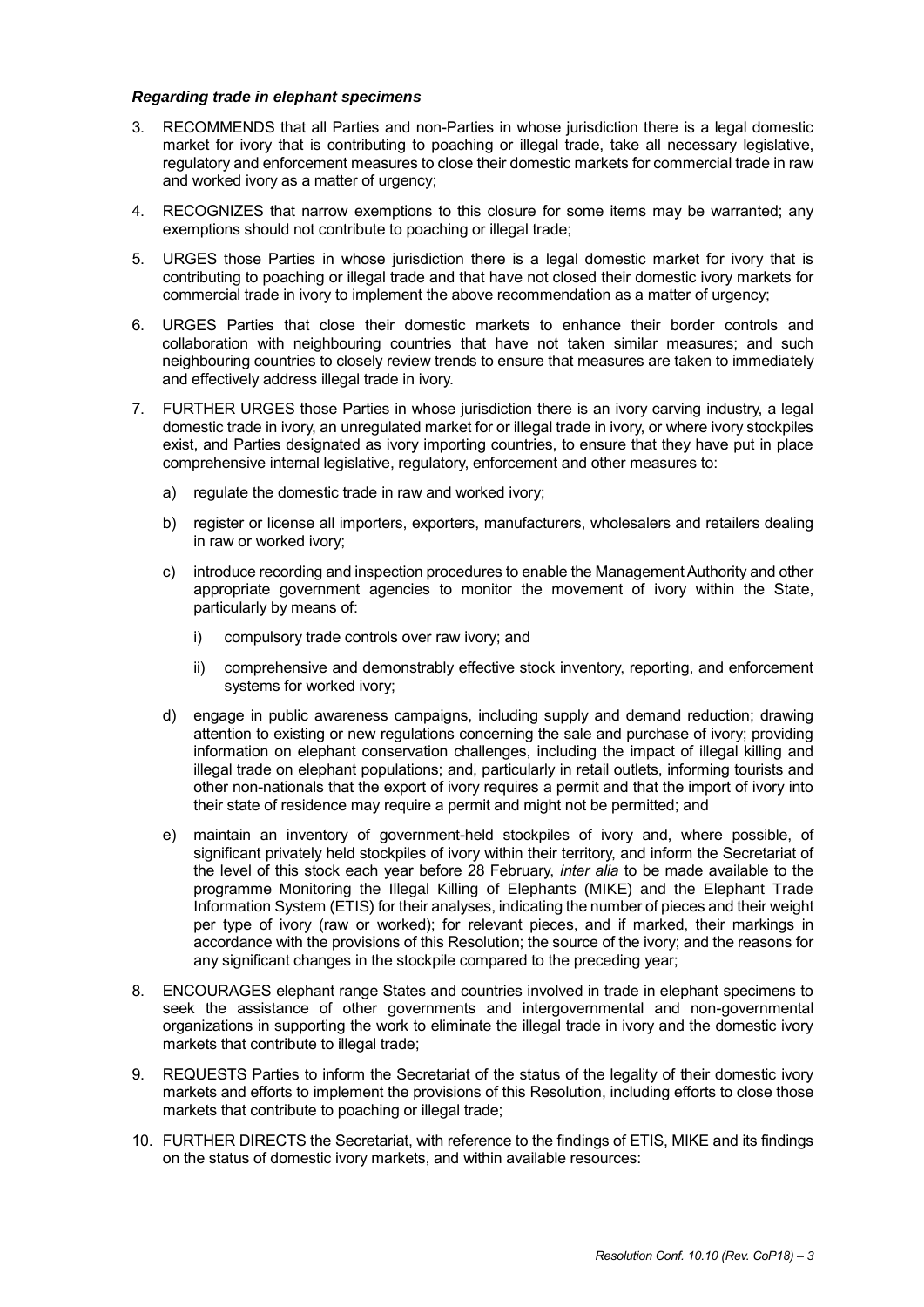- a) to identify those Parties that have unregulated internal markets for ivory, where ivory is found to be illegally traded, where ivory stockpiles are not well secured, or that have significant levels of illegal trade in ivory;
- b) to seek from each Party so identified information concerning its implementation of the provisions of this Resolution relating to ivory trade and, where appropriate and in consultation with the Party, undertake *in situ* verification missions; and
- c) to report its findings and recommendations to the Standing Committee, which may consider recommendations to support the implementation of the present Resolution, including requests to identified Parties to develop and implement National Ivory Action Plans, and monitor progress in executing these Action Plans, in accordance with the *Guidelines* contained in Annex 3, as well as other appropriate measures in accordance with Resolution Conf. 14.3 (Rev. CoP18) on *CITES compliance procedures;*
- 11. DIRECTS the Secretariat, subject to available resources, to provide technical assistance to Parties to:
	- a) improve legislative, regulatory and enforcement measures concerning trade in ivory and in developing practical measures to implement this Resolution;
	- b) support, where requested, the security and registration of government-held ivory stockpiles, and provide practical guidance for the management of these stockpiles; and
	- c) identify specimens of elephant ivory, other types of ivory and ivory look-alike materials;
- 12. DIRECTS the Secretariat, pending the necessary external funding, to:
	- a) report on information and analyses provided by MIKE and ETIS at each meeting of the Conference of the Parties and, subject to the availability of adequate new MIKE or ETIS data, at relevant meetings of the Standing Committee; and, in collaboration with TRAFFIC as appropriate, provide other reports, updates or information on MIKE and ETIS as required by the Conference of the Parties, the Standing Committee, the MIKE and ETIS Technical Advisory Group (TAG) or Parties;
	- b) prior to relevant meetings of the Standing Committee, invite the United Nations Environment Programme World Conservation Monitoring Centre (UNEP-WCMC) to provide an overview of trade in elephant specimens as recorded in the CITES database; the IUCN Species Survival Commission (IUCN/SSC) African and Asian Elephant Specialist Groups to submit any new and relevant information on the conservation status of elephants, pertinent conservation actions and management strategies; and African elephant range States to provide information on progress made in the implementation of the African Elephant Action Plan; and
	- c) on the basis of the information specified in paragraphs a) and b) above, recommend actions for consideration by the Conference of the Parties or the Standing Committee;
- 13. RECOMMENDS that Parties strengthen law enforcement and border controls to enforce legislation concerning the trade in elephant specimens;
- 14. RECOMMENDS that all elephant range States have in place legislative, regulatory, enforcement, or other measures to prevent illegal trade in live elephants;
- 15. RECOMMENDS that no export, re-export or import of raw ivory, including ivory that is, or is part of, a hunting trophy, be authorized unless it is marked in accordance with this Resolution and other provisions under the Convention are complied with;
- 16. RECOMMENDS that Parties develop measures and evaluate existing ones to ensure that they are sufficient to address the challenges posed by e-commerce of elephant specimens, as outlined in Resolution Conf. 11.3 (Rev. CoP18) <sup>1</sup> on *Compliance and enforcement*;
- 17. DIRECTS the Standing Committee to:
	- a) review actions taken by the Parties to implement the provisions of this Resolution, particularly – but not limited to – the provisions concerning trade in elephant specimens;

l

*<sup>1</sup> Corrected by the Secretariat following the 18th meeting of the Conference of the Parties.*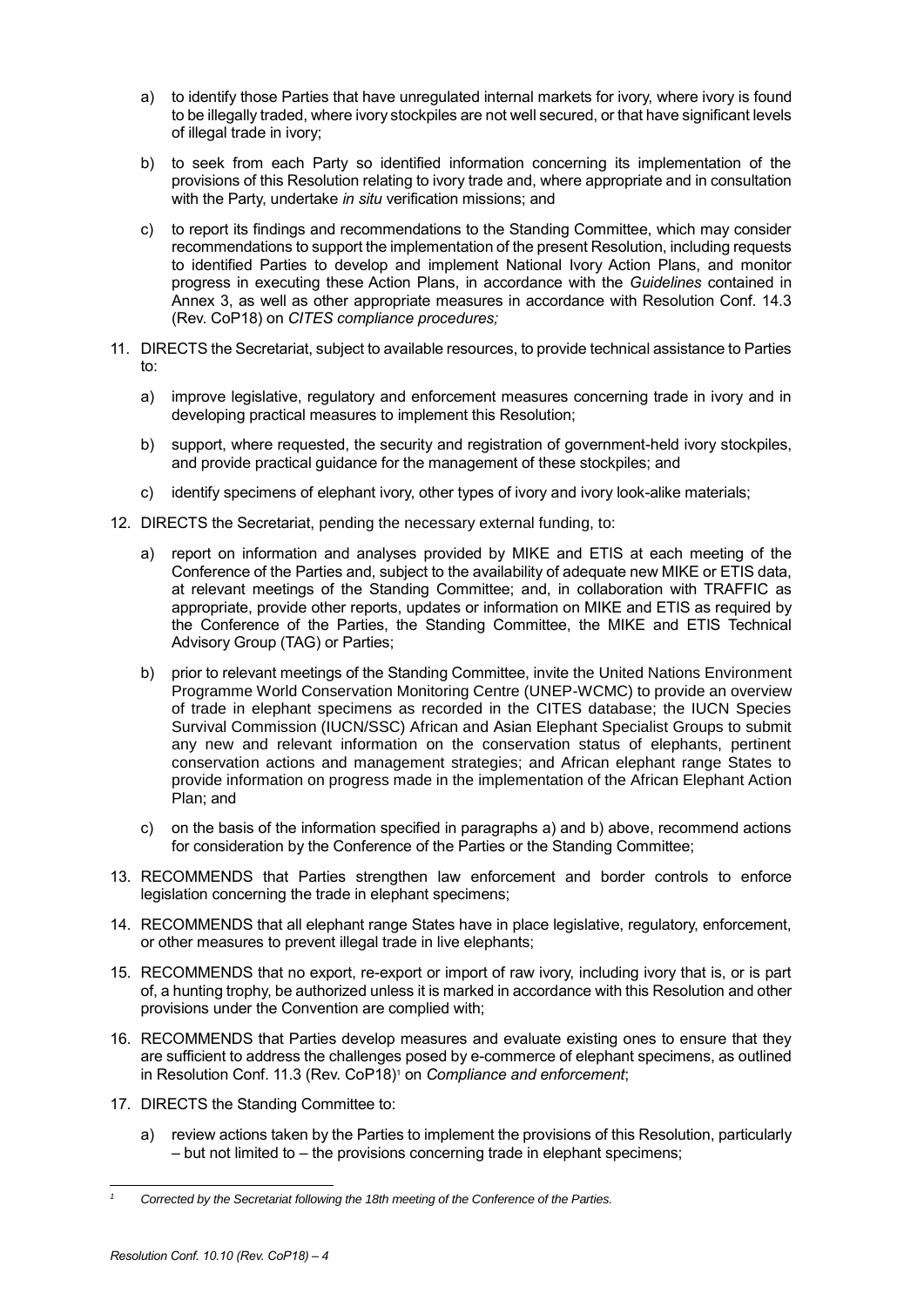- b) make targeted recommendations as appropriate, in accordance with the Guidelines contained in Annex 3, which may include requesting identified Parties to develop and implement National Ivory Action Plans; and
- c) report the results at each meeting of the Conference of the Parties;
- 18. URGES the identified Parties to use the *Guidelines to the National Ivory Action Plans Process* ('*Guidelines to the NIAP Process'*) attached in Annex 3 to this Resolution; and
- 19. DIRECTS the Secretariat to report at each regular meeting of the Standing Committee on any apparent problems in the implementation of this Resolution or in the control or traceability of trade in elephant specimens, and to assist the Standing Committee in its reporting to the Conference of the Parties;

# *Regarding trade in raw ivory for commercial purposes*

20. RECOMMENDS that trade in raw ivory for commercial purposes from elephant populations not included in Appendix I be authorized only in accordance with provisions agreed by the Conference of the Parties;

# *Regarding quotas for trade in raw ivory as part of elephant hunting trophies*

- 21. RECOMMENDS that:
	- a) each elephant range State that wishes to authorize export of raw ivory as part of elephant hunting trophies, as defined in Resolution Conf. 12.3 (Rev. CoP18) <sup>1</sup> on *Permits and certificates*, establish, as part of its management of the population, an annual export quota expressed as a maximum number of tusks, and implement the provisions and guidelines in Resolution Conf. 14.7 (Rev. CoP15) on *Management of nationally established export quotas*;
	- b) each export quota be communicated to the CITES Secretariat in writing by 1 December for the following calendar year (1 January to 31 December);
	- c) the CITES Secretariat assist in the implementation of the quota system by reviewing information submitted on each quota, together with any information received about the status of the population in question; discussing any concern with the relevant elephant range State; and, if the quota was received by the deadline and if there is no cause for concern, posting the quota on its website not later than 1 January of each year;
	- d) each elephant range State that does not submit its export quota for raw ivory as part of elephant hunting trophies by the deadline will have a zero quota until such time as it communicates its quota in writing to the Secretariat, and the Secretariat in turn publishes the quota; and
	- e) Parties authorize import of raw ivory as part of a hunting trophy if:
		- i) the ivory is marked in accordance with the marking requirements as contained in this Resolution;
		- ii) the year included in the formula for marking reflects the year the elephant was harvested for export; and
		- iii) a quota for the elephant range State in question was published by the CITES Secretariat for that specific year, in accordance with this Resolution; and
	- f) Parties authorize import of raw ivory as part of elephant hunting trophies from an elephant range State that is not party to the Convention only if a quota for that State has been reviewed and published by the Secretariat, and if the State meets all the other conditions in this Resolution and Article X of the Convention (as interpreted in Resolutions of the Conference of the Parties);

# *Regarding the traceability of elephant specimens in trade*

1

22. RECOMMENDS that Parties cooperate in the development of techniques to enhance the traceability of elephant specimens in trade, for instance by supporting research to determine the

<sup>1</sup> *Corrected by the Secretariat following the 18th meeting of the Conference of the Parties.*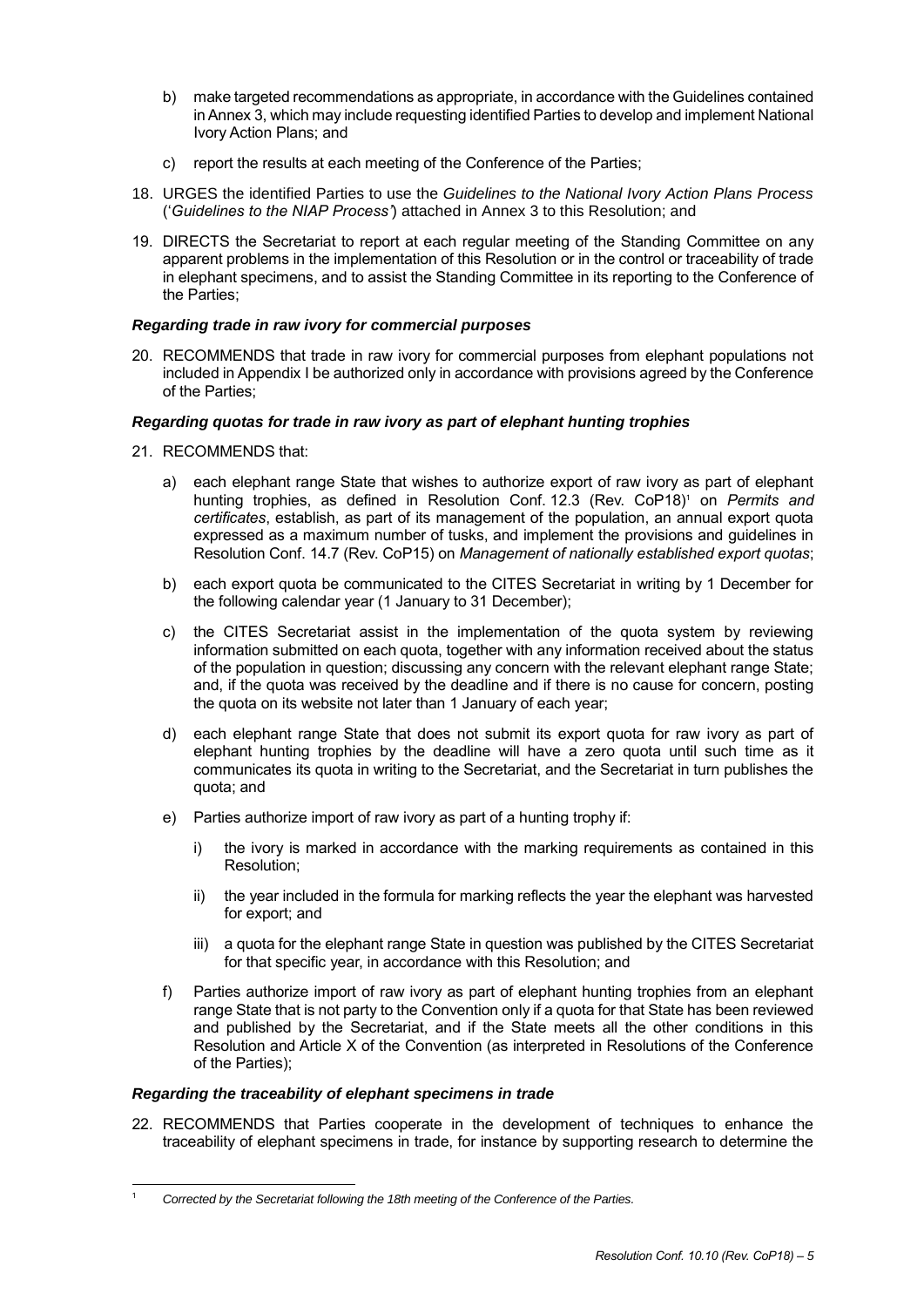age and origin of ivory and other elephant specimens, by supplying samples for forensic research, and collaborating with relevant forensic research institutions;

- 23. URGES Parties to collect samples from large-scale ivory seizures (i.e. a seizure of 500 kg or more) that take place in their territories, preferably within 90 days of the seizure or as soon as allowed under judicial processes, and provide these to forensic and other research institutions capable of reliably determining the origin or age of the ivory samples in support of investigations and prosecutions;
- 24. RECOMMENDS that Parties share with the Secretariat and source countries information on the origin or age of seized ivory specimens arising from forensic analysis of samples to facilitate investigations and prosecutions, and for analysis by MIKE and ETIS in their reporting to the Standing Committee and the Conference of the Parties;
- 25. RECOMMENDS that Parties affected by illegal trade in ivory as a source, transit or destination country develop strategies to promote the collection of samples from large-scale ivory seizures and government-held stockpiles of confiscated ivory for forensic analysis; and
- 26. DIRECTS the Secretariat, subject to available resources, to support activities that will enhance the traceability of elephant specimens in trade by informing Parties about and evaluating relevant forensic facilities and research institutions; reviewing relevant developments and research activities, and advising the Parties and the Standing Committee accordingly; encouraging the use of the *Guidelines on Methods and Procedures for Ivory Sampling and Laboratory Analysis*, available from the CITES website; encouraging the sharing of forensic samples and data, including through existing DNA databases; and facilitating linkages with MIKE, ETIS and national and international enforcement activities;

#### *Regarding monitoring the illegal killing of elephants and trade in elephant specimens*

- 27. AGREES that:
	- a) the systems known as Monitoring the Illegal Killing of Elephants (MIKE) and the Elephant Trade Information System (ETIS), established under this Resolution and supervised by the Standing Committee, shall continue and be expanded with the following objectives:
		- i) measuring and recording levels and trends, and changes in levels and trends, of illegal elephant killing and trade in ivory and other elephant specimens in elephant range States, ivory consumer States and ivory transit States;
		- ii) assessing whether and to what extent observed trends are related to measures concerning elephants and trade in elephant specimens taken under the auspices of CITES; changes in the listing of elephant populations in the CITES Appendices; or the conduct of legal international trade in ivory;
		- iii) establishing an information base to support the making of decisions on appropriate management, protection and enforcement needs; and
		- iv) building capacity in elephant range States and, as applicable, countries involved in trade in elephant specimens, to implement and make use of MIKE and ETIS in managing elephants and enhancing enforcement;
	- b) these monitoring systems shall be in accordance with the framework outlined in Annex 1 for *Monitoring illegal trade in ivory and other elephant specimens* and in Annex 2 for *Monitoring the illegal killing in elephant range States*;
	- c) information on elephant populations, illegal killing of elephants and trade in their parts and derivatives from national, regional and international enforcement organizations and networks, and professional resource management and scientific bodies (such as the International Union for Conservation of Nature (IUCN)/SSC African and Asian Elephant Specialist Groups and the UNEP World Conservation Monitoring Centre), should also be taken into consideration;
	- d) data and information from these sources should be consolidated and integrated, with technical oversight provided to MIKE and ETIS through an independent technical advisory group established by the Standing Committee;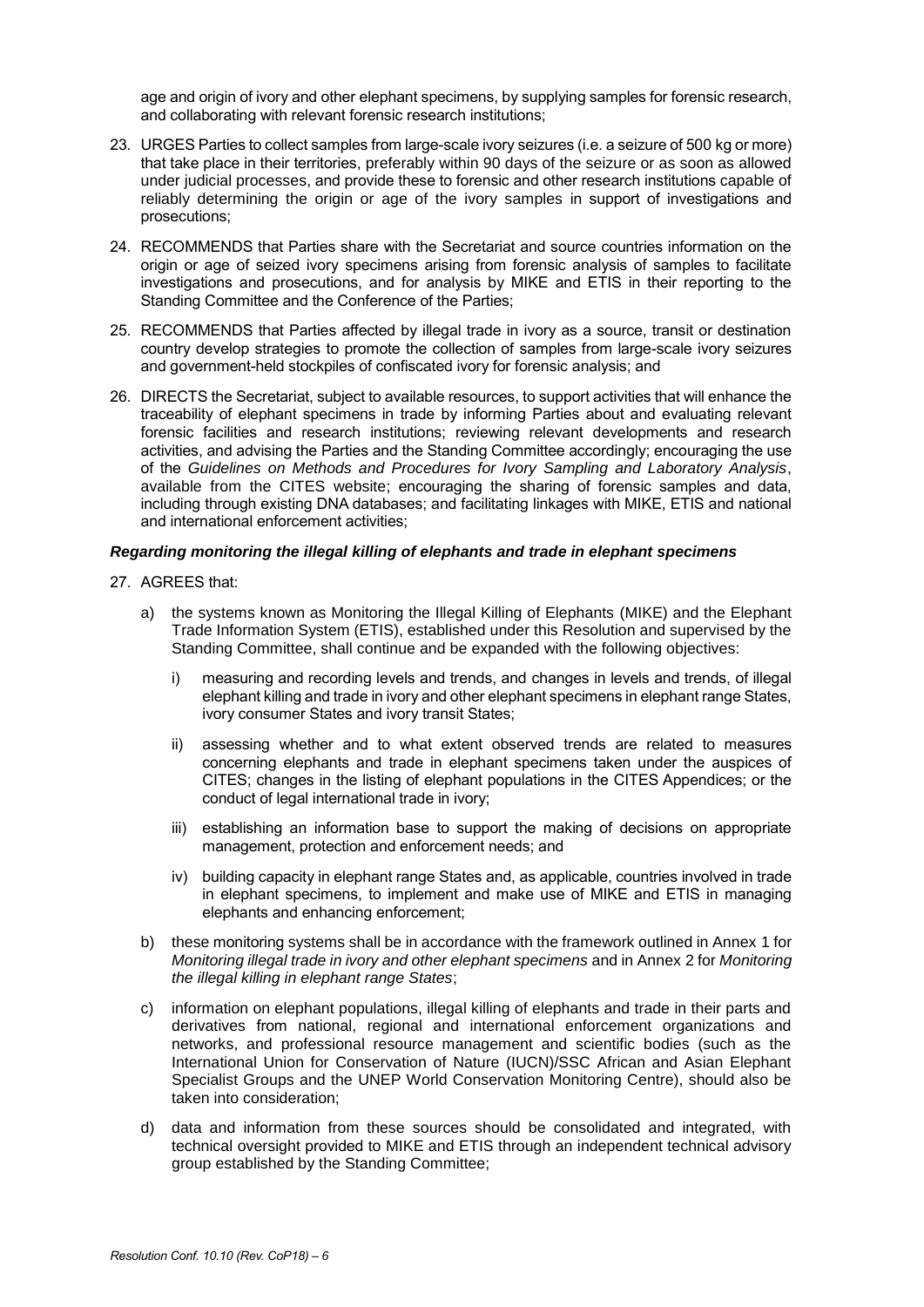- e) elephant range States should help to ensure the sustainability of the monitoring systems by integrating the collection of data on the illegal killing of elephants into their routine biodiversity monitoring, and all Parties by integrating the collection of data on the illegal trade in ivory into their routine law enforcement operations;
- f) the data and analysis from MIKE and ETIS should also be integrated into CITES decisionmaking processes relating to trade in elephant specimens;
- g) summaries and aggregates of data provided to MIKE and ETIS, and the analyses of such data, constitute information that will be considered to be in the public domain once they are published on the CITES website, or otherwise publicly distributed; the detailed data on individual seizure cases, elephant mortalities and law enforcement submitted to MIKE or ETIS are owned by the respective data providers, which in most case are the CITES Parties; any such data relating to a CITES Party will be accessible to that Party and the members of the MIKE and ETIS Technical Advisory Group for information and review purposes, but will not be released to any third party without the consent of the Party concerned; data may also be released to contractors (e.g. statisticians) or other researchers (e.g. MIKE ETIS Subgroupapproved research collaborations) under appropriate nondisclosure agreements; and
- h) data on elephant populations will be maintained in databases established by the IUCN/SSC African and Asian Elephant Specialist Groups, to which MIKE will have direct access; access by, and release to third parties will be subject to the relevant data access and release policies of IUCN;

#### *Regarding improving elephant conservation and management in range States*

- 28. URGES all Parties to assist elephant range States to improve their capacity to manage and conserve their elephant populations, including through community-based actions, improved law enforcement, surveys, habitat protection and monitoring of wild populations, and taking account of the African Elephant Action Plan and relevant measures agreed by Asian elephant range States;
- 29. URGES all African elephant range States to strengthen their shared commitment to the conservation of African elephants through the continued implementation of the African Elephant Action Plan*,* and Parties and other donors to contribute significantly to the African Elephant Fund for the implementation of the African Elephant Action Plan; and
- 30. URGES African and Asian elephant range States to coordinate their efforts to conserve and manage elephants and their habitats, and combat the illegal killing of elephants and illegal trade in ivory through dialogue, exchange of information and best practices, joint conservation activities and multilateral enforcement operations in cooperation with relevant law enforcement organizations and networks;

#### *Regarding resources required for implementing this Resolution*

- 31. URGES all governments, donor agencies, intergovernmental organizations, non-governmental organizations, private citizens and the private sector to provide both immediate and longer-term funding to secure the future of elephants on the African continent, including through full and timely implementation of the *African Elephant Action Plan*;
- 32. APPEALS to all governments, intergovernmental and non-governmental organizations, and other appropriate donors to provide funding for the resources required in the Secretariat, the elephant range States and the Parties, including technical expertise, to ensure that the recommendations in this Resolution can be effectively implemented; and
- 33. REPEALS Resolution Conf. 9.16 (Fort Lauderdale, 1994) *Trade in African Elephant Ivory*.

# **Annex 1 Monitoring illegal trade in ivory and other elephant specimens**

#### *1. Introduction*

In order to monitor and record levels of illegal trade in ivory and other elephant specimens on a global basis, there is a need for a system to collect and compile law enforcement data on seizures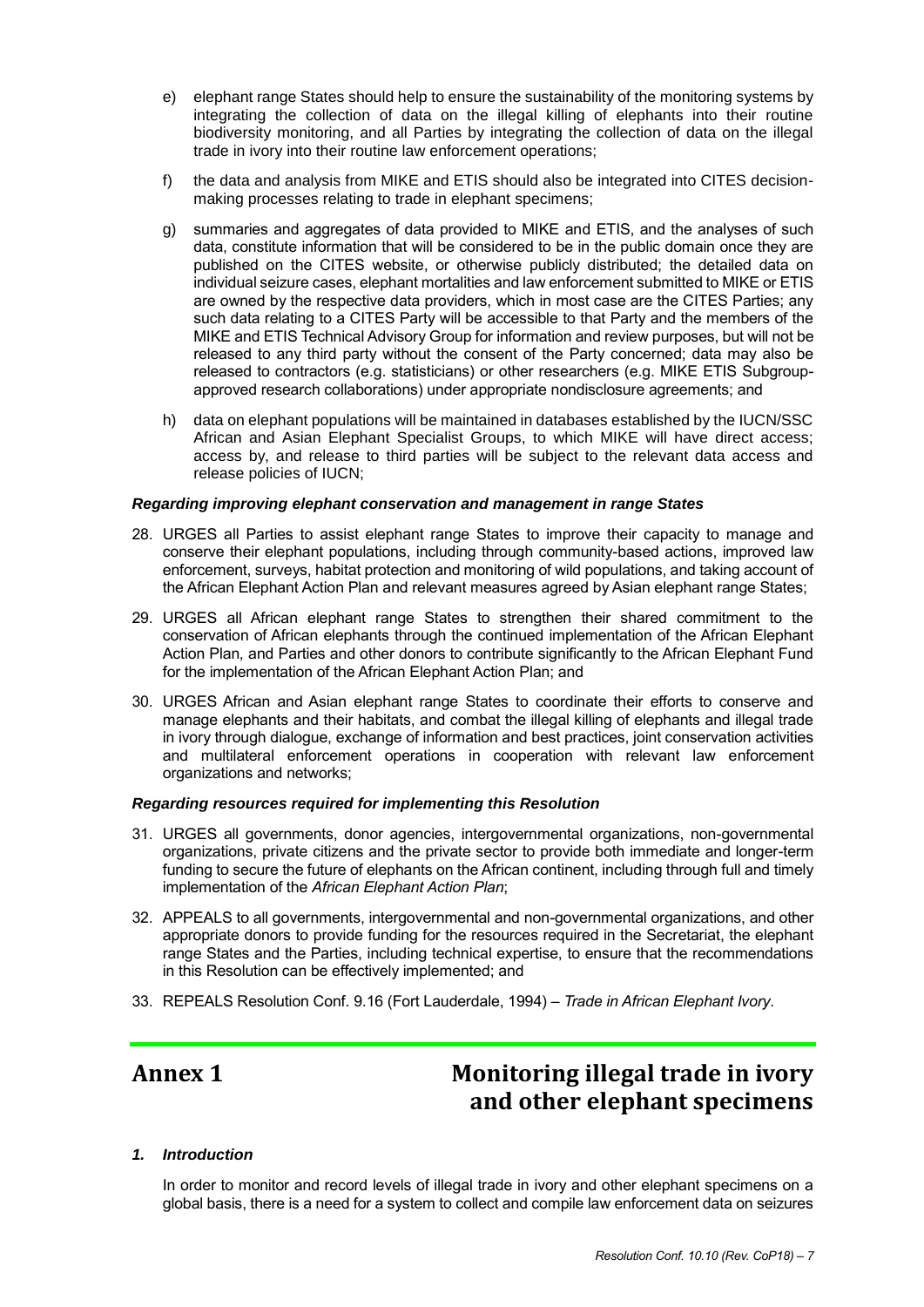and confiscations. At its 10th meeting, the Conference of the Parties recognized the Bad Ivory Database System (BIDS) established by TRAFFIC for this purpose in 1992.

Through further development and refinement, BIDS evolved into the Elephant Trade Information System (ETIS), which has been used to monitor the pattern and scale of illegal trade in ivory and other elephant specimens since 1998.

## *2. Scope*

ETIS is a comprehensive and global information system whose central feature is a database holding the details of law enforcement records for seizures or confiscations of elephant ivory and other elephant specimens which have been reported to occur since 1989. ETIS also maintains a series of subsidiary information on law enforcement effort and efficiency, rates of reporting, legal and illegal elephant product markets, governance issues, background economic data and other factors.

#### *3. Methods*

Data and information on illegal trade in elephant ivory and other elephant specimens will be collected by TRAFFIC in collaboration with the CITES Secretariat. In this regard, a standardized methodology has been developed for the collection of data, including, *inter alia* and to the extent known:

- source of information
- date of seizure
- agency responsible for seizure
- type of transaction
- country of seizure
- country of origin
- country of export
- country of destination/import
- type of ivory and quantity
- mode of transport
- *modus operandi*
- nationality of suspects

Standardized data are collected through a number of mechanisms and formats, including direct online data submission to the ETIS website, using the ETIS Data Collection Form for individual seizure cases or the ETIS Data Collection Spreadsheet for reporting multiple seizure cases at one time. Reporting on elephant product seizures or confiscations using other formats is also acceptable.

#### *4. Data collection and compilation*

The MIKE and ETIS Technical Advisory Group (TAG) will support the development and implementation of ETIS. ETIS will be managed and coordinated by TRAFFIC in consultation with the TAG and in collaboration with the CITES Secretariat.

All Parties, through their CITES Management Authorities, following liaison with appropriate law enforcement agencies, should provide information on seizures and confiscations of ivory or other elephant specimens in the prescribed formats either to the Secretariat or directly to TRAFFIC within 90 days of their occurrence. In addition, law enforcement agencies in States not-party to the Convention are requested to provide similar information.

TRAFFIC will assist the Parties in collecting data, ensuring data quality and consistency, and providing tools and training in data collection, data utilization and information management to designated officials around the world as appropriate.

#### *5. Information, data analysis and interpretation*

Information generated by ETIS is hereby defined as the outcomes and outputs of ETIS data analysis, including summaries and aggregates in different forms, trends and other analytical presentations, and the relationships and factors which comprise underlying trade dynamics.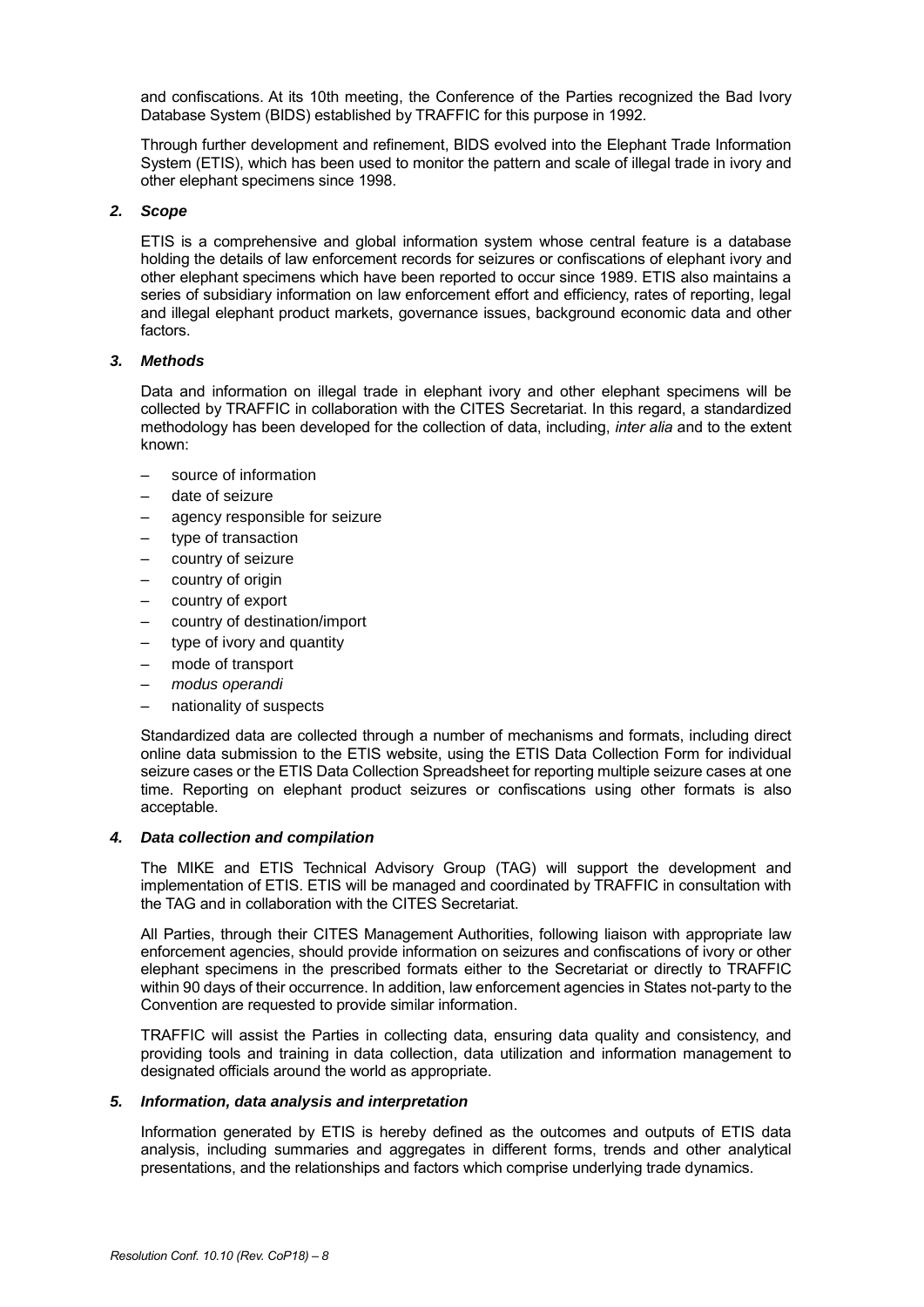Data is hereby defined as the facts gathered through ETIS processes on individual seizures, including those collected using the CITES 'Ivory and elephant product data collection form' or other mechanisms used for obtaining elephant product seizure data. It also includes data that is part of the subsidiary databases within ETIS, and any other data that have been primarily collected under ETIS auspices to facilitate ETIS analyses.

The analysis and interpretation of data will be coordinated by TRAFFIC in association with the CITES Secretariat and MIKE (see Annex 2), and in consultation with the relevant Parties and the TAG.

#### *6. Intersessional remedial action*

In the event that there is a need for urgent intersessional action, TRAFFIC will report as appropriate to the Standing Committee via the Secretariat.

#### *7. Funding*

A funding mechanism will be established to ensure that ETIS is fully operational.

# **Annex 2 Monitoring the illegal killing in elephant range States**

#### *1. Introduction*

In order to address the concerns of many elephant range States, a system has been established to monitor trends in levels of illegal killing of elephants and to elucidate factors associated with such trends. The system, Monitoring the Illegal Killing of Elephants (MIKE), relies on a simple, standardized protocol for national and international reporting of incidents of illegal killing of elephants, from which levels and trends, and factors associated with these trends can be established, and changes in these levels, trends and factors can be detected.

Such measurement consists of two elements. The first of these is the monitoring of parameters relevant to the issue, such as the pattern and scale of illegal killing of elephants, the pattern and scale of illegal trade in ivory, as well as the effort and resources being applied to detection and/or prevention of such instances, and the monetary value of illegally traded ivory.

The second element is the establishment of correlations between relevant parameters, identified above, and decisions of the Conference of the Parties with regard to elephants. Other factors at the site, country and global levels, such as socio-economic data, civil strife, the flow of illegal arms and ammunition, loss of habitat, and drought will also be examined.

The overall aim of MIKE is to provide information needed for elephant range States and the Parties to CITES to make appropriate management and enforcement decisions, and to build institutional capacity within the range States for the long-term management of their elephant populations by improving their ability to monitor elephant populations, detect changes in levels of illegal killing, use this information to provide more effective law enforcement and strengthen any regulatory measures required to support such enforcement.

#### *2. Scope and methodology*

MIKE is based on a standardized methodology for the reporting by designated authorities and for monitoring in specific sites or areas.

MIKE is implemented by African and Asian elephant range States in coordination and collaboration with the Secretariat and implementing partners. Elephant range States participating in MIKE will appoint national and site focal points, and inform the Secretariat through the MIKE programme or the relevant Management Authorities of their names and contact details, as well as of any changes in such focal points when they occur. Each elephant range State participating in MIKE will also nominate a member in the Subregional Steering Committee that oversees the implementation of MIKE in its subregion and, through the Secretariat, liaises with the Standing Committee.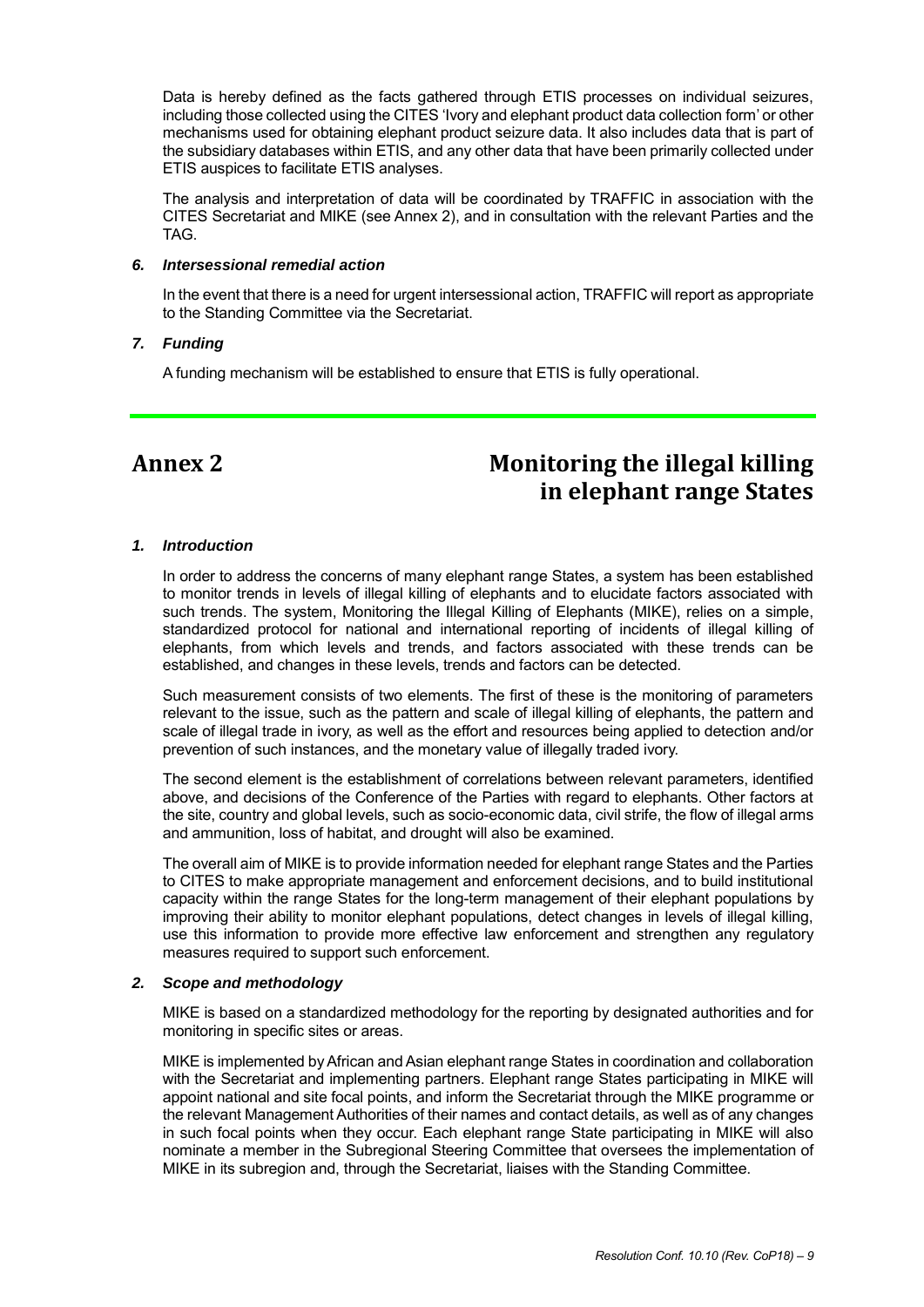Relevant databases and standard reporting protocols have been established by the CITES Secretariat and implementing partners in consultation with elephant range States and the MIKE and ETIS Technical Advisory Group (TAG).

## *3. Roles and responsibilities*

Elephant range States are primarily responsible for the collection and regular submission of field data as part of their routine biodiversity monitoring activities following the standard formats provided by MIKE. Data collection includes the following topics:

- elephant population data/trends;
- incidence and patterns of illegal killing; and
- measures of the effort and resources employed in detection and prevention of illegal killing.

Data and information on illegal hunting and illegal trade in ivory will be collected through active communication with range States through the implementation of MIKE and ETIS (see Annex 1).

The CITES Secretariat is primarily responsible for the global data compilation, analysis and reporting, but may request or sub-contract technical support from appropriate experts or organizations, with the advice of the TAG, for the coordination of the following activities:

- a) obtaining and compiling the data and information indicated above, including through active communication with range States;
- b) selecting sites for monitoring and, as appropriate, expanding the number of sites to the maximum extent;
- c) developing and refining a standardized methodology for data collection and analysis;
- d) facilitating the provision of training to designated officials in countries with selected sites and to CITES Management Authorities of elephant range States;
- e) establishing appropriate databases and developing linkages with existing databases containing relevant data for analysis; and
- f) collating and processing all data and information from all sources identified.

The CITES Secretariat or implementing partners may enter into specific agreements with range States regarding the implementation of MIKE.

# *4. Funding and operational support*

Substantial funding is required for deploying and implementing MIKE. It is expected that most of the data collection functions will be absorbed by elephant range States into routine national-level biodiversity monitoring and law enforcement activities, but long-term support will be required to ensure: the continuity and sustainability of national; regional and global coordination; the provision of training and capacity building; and global data compilation, analysis and reporting. In this regard, the CITES Secretariat will maintain existing partnerships and establish new ones as appropriate, such as the existing collaboration with IUCN in support of activities in the field and the provision and compilation of elephant population data.

# **Annex 3 Guidelines to the National Ivory Action Plans Process**

### **Step 1: Identification of Parties to participate in the National Ivory Action Plan Process**

- a) The foundation for identifying Parties to participate in the National Ivory Action Plan (NIAP) Process, is the ETIS report submitted to each meeting of the Conference of the Parties (CoP) under this Resolution.
- b) For Parties identified through the ETIS report to CoP as requiring attention, as described in Step 1, paragraph a), above, the CITES Secretariat will, in cooperation and consultation with the Party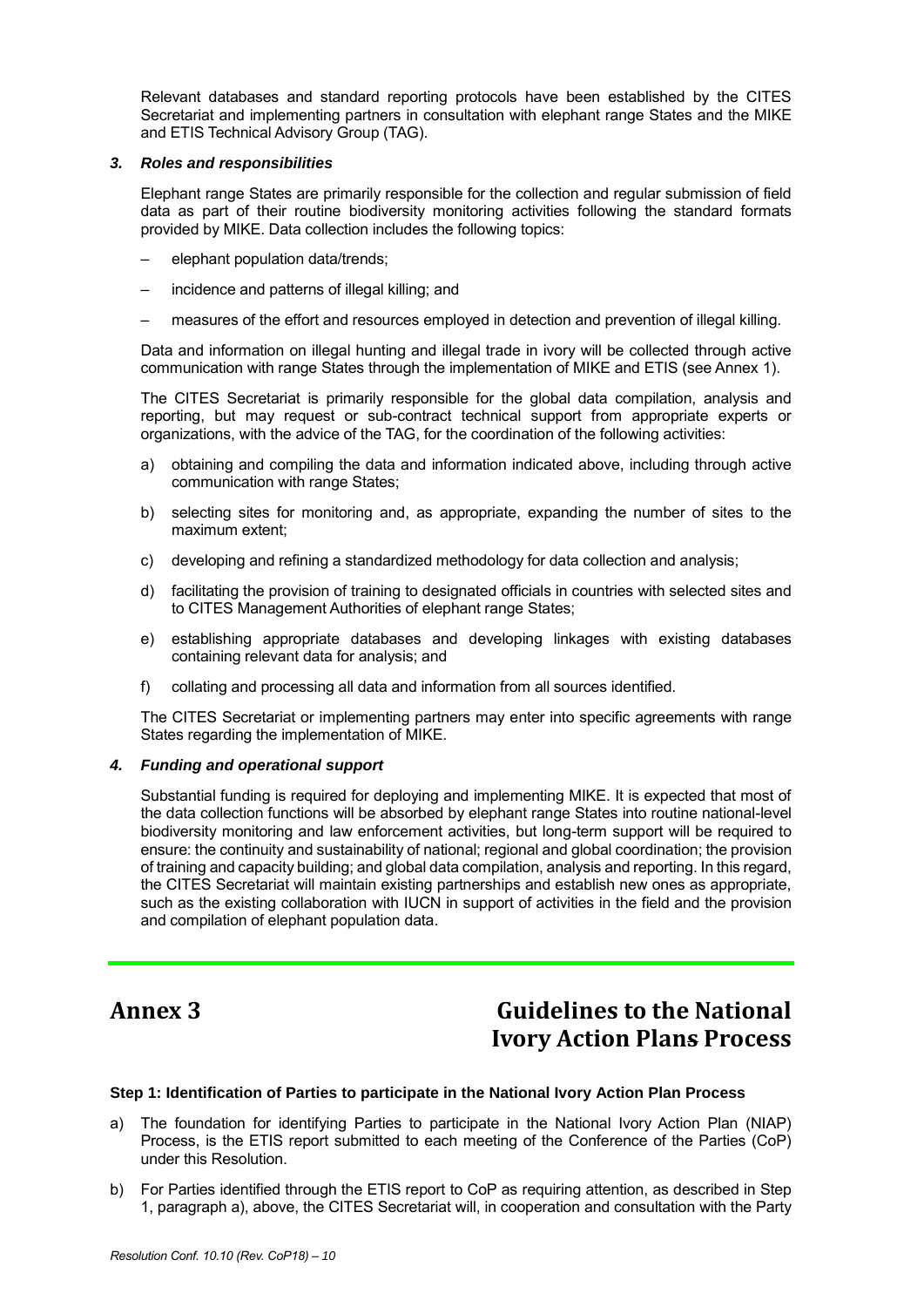concerned, determine whether there is additional information to be considered in developing its recommendation to the Standing Committee, on whether the Party should be included in the process or not. The Secretariat may, if needed, engage with other experts and conduct country missions to assist in this process.

- c) The Secretariat will prepare within 90 days from the submission of the ETIS report to CoP, in consultation with the Party concerned, using other relevant information and taking into account the purpose and intended outcome of the NIAP process, a recommendation to the Standing Committee as to whether a Party should be included in the process or not.
	- $-$  There is a presumption that Parties categorised as Category A Parties<sup>1</sup> are to be recommended for participation in the NIAP Process.
	- No presumption will be made for Category B Parties<sup>2</sup>.
	- Category C Parties<sup>3</sup> are generally not recommended for participation in the NIAP Process.
- d) Where the Standing Committee has determined that it is appropriate, it will recommend that a Party participate in the NIAP Process and request the Party to develop a NIAP, including by postal procedure.
- e) Where the Standing Committee has determined that it is not appropriate, it will recommend that a Party not participate in the NIAP process and document and communicate this decision.

# **Step 2: Development of a NIAP**

- a) Upon the request by the Standing Committee, the Party concerned will develop an 'adequate' NIAP, which is a NIAP that:
	- 1. Addresses the specific issues (or gaps) identified in Step 1.
	- 2. Is structured along the following five pillars, as required:
		- i) Legislation and regulations;
		- ii) National level enforcement action and inter-agency collaboration;
		- iii) International and regional enforcement collaboration;
		- iv) Outreach, public awareness and education; and
		- v) Reporting.
	- 3. Has the following characteristics:
		- i) Clearly outlines the actions to be implemented;
		- ii) Is time-bound and clearly outlines the timeframe for implementation of each action;
		- iii) Is approved at a level that represents national commitment;
		- iv) Is developed through a consultative and participatory process and involves all relevant actors in a country (depending on the specific matter and as determined by each Party according to its national circumstances);
		- v) Indicates the costs and funding needs, as well as availability of such funds, as appropriate; and
		- vi) Includes performance indicators and targets directly related to the actions required and which measure the impacts of the actions in the NIAPs; such as through data on elephant poaching levels; number of ivory seizures; successful prosecutions; progress on paragraph 6. d) of this Resolution; changes to legislation; and any relevant indicators from the ICCWC Indicator Framework for Combating Wildlife and Forest Crime.

<sup>1</sup> *<sup>1</sup> Category A Parties consist of Parties most affected by illegal trade in ivory*

*<sup>2</sup> Category B Parties consist of Parties markedly affected by illegal trade in ivory*

*<sup>3</sup> Category C Parties consist of Parties affected by illegal trade in ivory*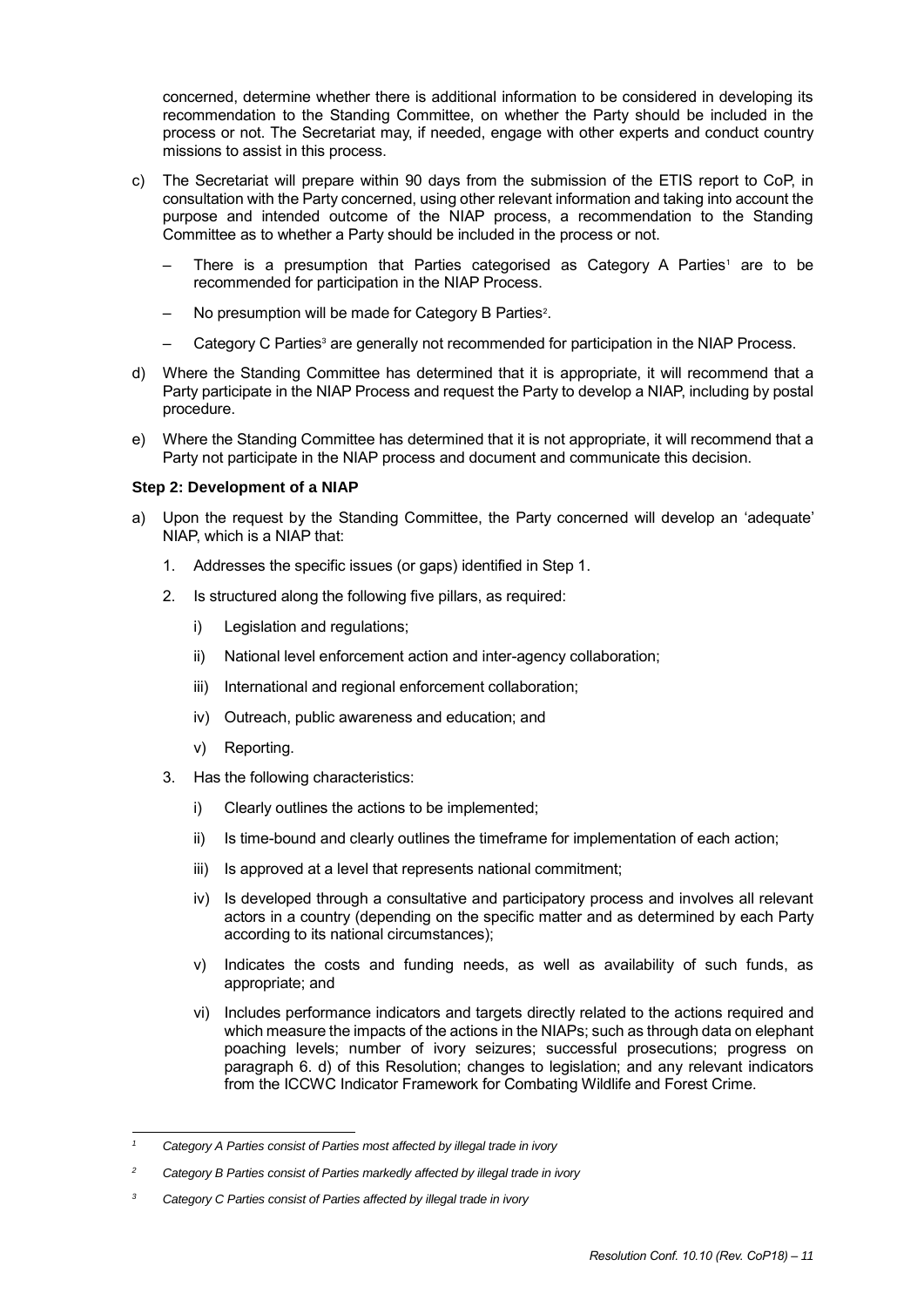- 4. Is developed using the template for the development of a NIAP,<sup>1</sup> available on the NIAP webpage on the CITES Website.
- 5. Includes measures which are proportional to the problems they are intended to solve.
- b) Parties should submit a NIAP, to the Secretariat within a period of 120 days from the time the Standing Committee requested the concerned Party to develop a NIAP.
- c) Parties are invited to, as appropriate, draw upon the *Guidance to Parties developing and implementing National Ivory Action Plans,*<sup>2</sup> available on the CITES Secretariat NIAP webpage, when developing and implementing their NIAPs.

# **Step 3: Assessment of the adequacy of a NIAP**

- a) Upon the development of a NIAP by a Party, the Secretariat will, in consultation with experts, if needed, assess the adequacy of the NIAP.
- b) If revisions to a NIAP are required, a Party should submit these within a period of 60 days from the time the Secretariat requested the concerned Party to revise its NIAP.
- c) The Secretariat will accept the Plan and the Party will approve its plan.
- d) If a Party wishes to revise and update its NIAP previously found to be adequate, to incorporate new actions needed to respond to any emerging elephant poaching or ivory trafficking trends or related matters, the Party shall submit the proposed revised and updated NIAP to the Secretariat, together with an explanation for revising and updating its NIAP. Where any actions in the NIAP previously found to be adequate were not yet 'Achieved' or 'Substantially achieved' but removed from the revised and updated NIAP, the Party should provide justification for the removal of these actions.
- e) The Secretariat shall assess the adequacy of any revised and updated NIAP received from a Party, in accordance with Step 3, paragraphs a)-c), above.
- f) The Secretariat shall make any new, revised or updated NIAP accepted as 'adequate' publicly available on the NIAP webpage.

#### **Step 4: Monitoring of implementation**

- a) Parties should submit progress reports to the Secretariat 90 days in advance of each regular Standing Committee meeting, using the template for progress reports on NIAP implementation,<sup>3</sup> available on the NIAP webpage on the CITES Website;
- b) Parties should report on progress with the implementation, based on indicators that are mentioned in Step 2 a) subparagraph 3, vi) for each NIAP action using the template and allocating to each NIAP action one of the following ratings, as relevant:
	- 1. *Achieved* item or action is completed.
	- 2. *Substantially achieved* there has been significant progress with implementation and the specified milestones and timeframes have been totally or substantially achieved.
	- 3. *On track* there has been good progress with implementation and the specified milestones and timeframes appear to be on track or largely on track for achievement.
	- 4. *Partial progress* there has been limited progress with implementation, and achievement of the specified milestones and timeframes appears unlikely. When this category is used, the reporting Party should provide an explanation on any reasons for the lack of progress or any challenges experienced in the implementation of the rated action.
	- 5. *Pending completion of another action* the implementation of an action cannot start or the set milestones and timeframes for an action cannot be achieved unless another action in the NIAP is progressed or completed. When this category is used, the reporting Party should

l <sup>1</sup> *[https://cites.org/eng/prog/niaps/Guidelines\\_templates](https://cites.org/eng/prog/niaps/Guidelines_templates)*

<sup>2</sup> *<https://cites.org/sites/default/files/common/prog/niaps/Maputo%20recommended%20actions.pdf>*

<sup>3</sup> *[https://cites.org/eng/prog/niaps/Guidelines\\_templates](https://cites.org/eng/prog/niaps/Guidelines_templates)*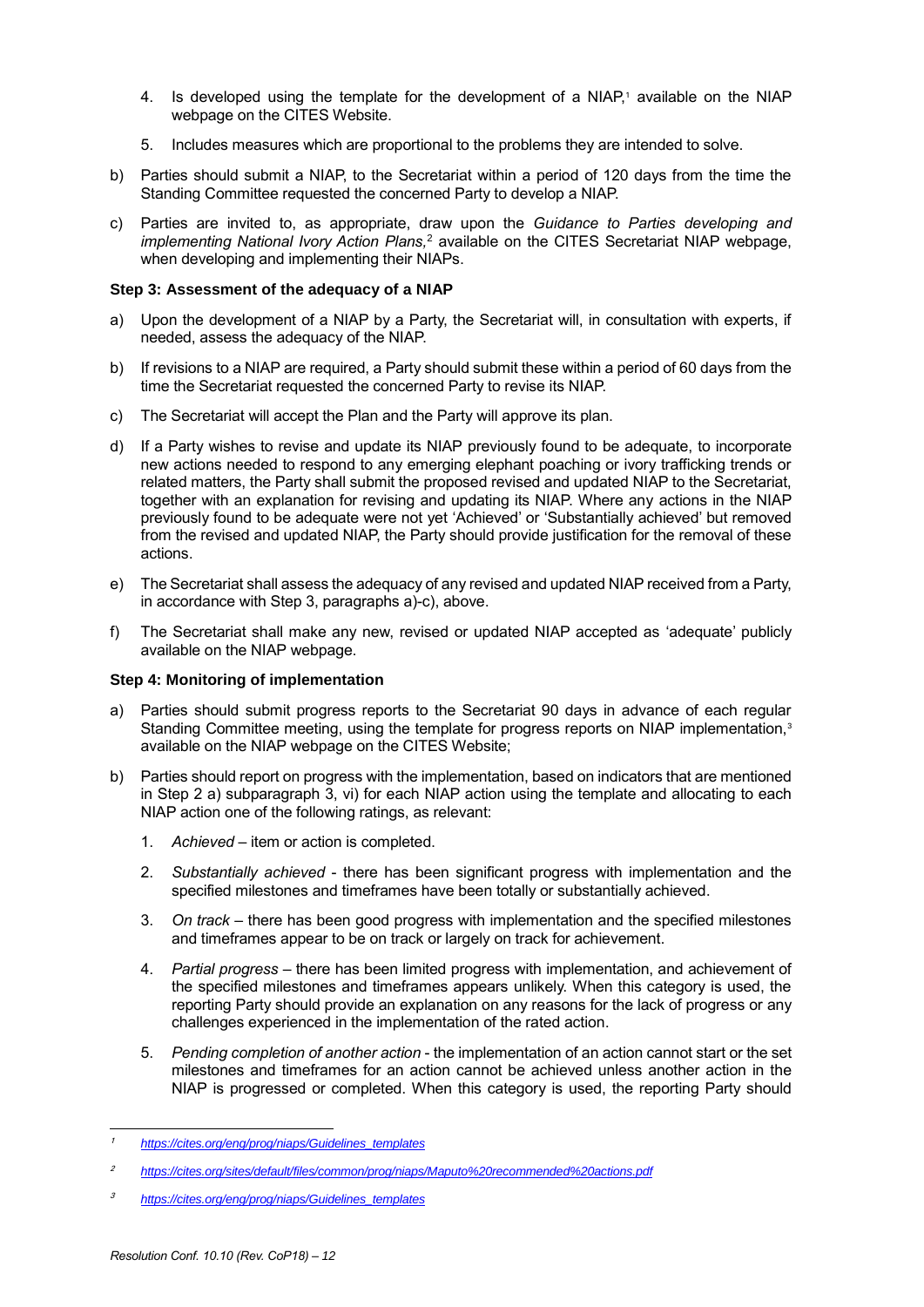provide an explanation of the action that should be completed or progressed, and how it relates to the rated action.

- 6. *Not commenced* the action has, in accordance with the timeframe set for it in the NIAP, not been commenced. Where a Party achieves partial or limited progress due to limited capacity, it should communicate this to the Secretariat.
- c) The Secretariat will evaluate the reports, based on the self-assessments and in cooperation with experts, if needed, submit the reports to the Standing Committee at each of its regular meetings, make recommendations to the Standing Committee, as appropriate, and also make the reports publicly available on the NIAP webpage.
- d) The Secretariat will determine where insufficient information was available to conduct an evaluation of progress or actions against set milestones or objectives.
- e) Upon the overall assessment by the Secretariat of a Party's progress report, the Standing Committee should consider the following ratings:
	- 1. *Achieved*  a minimum of 80% of NIAP actions have been assessed as 'substantially achieved', and any remaining actions have been self-assessed as 'on track' for achievement. The progress report submitted by the Party provides sufficient detail of the activities delivered to justify the allocated progress ratings.
	- 2. *Partial progress*  a minimum of 50% of NIAP actions have been assessed as 'on track'; any remaining actions have been assessed as 'pending completion of another action' and/or 'partial progress'. The progress report submitted by the Party provides sufficient detail of the activities delivered to justify the allocated progress ratings.
	- 3. *Limited progress* neither of the above ratings applies and thus limited progress has been made with the implementation of NIAP actions.
- f) If a Party has been requested to develop and implement a NIAP and has not submitted an adequate NIAP within the specified time frame, submitted a progress report by the specified date, achieved the goals identified in the NIAP within the specified time frame, or has otherwise failed to follow the process and procedures contained in Step 1-3 of these guidelines, the Secretariat and Standing Committee, as relevant, should consider appropriate measures, in accordance with Resolution Conf. 14.3 (Rev. CoP18) on *CITES Compliance Procedures* to ensure compliance with the NIAP Process.

#### **Step 5: Completion of a NIAP and exit from NIAP Process**

- a) Parties should inform the Secretariat when they have assessed 80% of their NIAP actions as 'substantially achieved' and all remaining NIAP actions as 'on track'.
- b) The Secretariat will evaluate the progress reported by the Party concerned, and consider if sufficient detail is provided on the measures and activities implemented for each action in the NIAP to justify the allocated self-assessment progress ratings. The Secretariat is encouraged to engage relevant experts or conduct a country mission, to assist in this process, and formulate recommendations for consideration by the Standing Committee on whether:
	- i) there is a need for the Party to revise and update the NIAP and continue implementation;
	- ii) any other measures need to be taken; or
	- iii) the Party has 'Achieved' its NIAP and exits the NIAP Process.
- c) In formulating recommendations for consideration by the Committee in accordance with Step 5, paragraph b) above, the Secretariat should take into consideration the following elements, when relevant and appropriate:
	- i) the provisions of Resolution Conf. 10.10 (Rev. CoP18);
	- ii) if the ETIS analysis continues to identify the Party as requiring attention;
	- iii) any significant measures implemented or policy developments effected by the Party to address, as applicable, elephant poaching and illegal trade in ivory; and